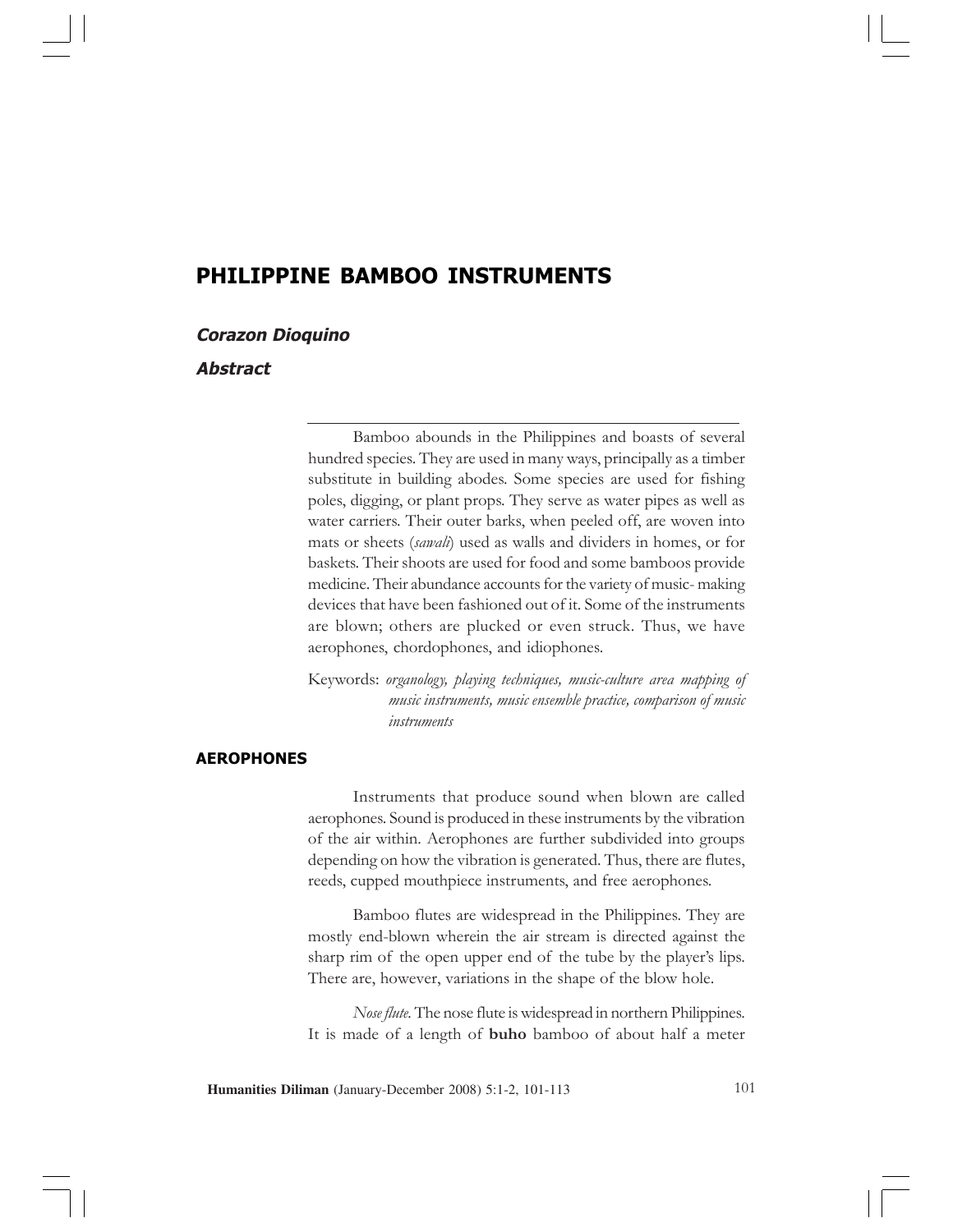with a node on one end. The other end is open. The closed node end of the bamboo tube has a small blowing hole bored in the center of the node. The player closes one nostril and forces air through the other into the small hole. The nose flute has four stops—three finger holes on the dorsal side and one thumb hole on the ventral side. The thumb hole is bored at approximately the middle of the tube. The mid-point is determined by balancing the tube on the finger—the center being the point where the flute stays balanced. The next three holes on the dorsal side are bored equidistantly from each other—the unit of measurement being the width of the three middle fingers laid side by side. The resultant flute stops produce a gapped anhemitonic (no semi-tone) scale with the gaps occurring between pitches one and two and four and five of the five tone pitch series.

Music for the nose flute is improvised using formulaic patterns in descending motion. The rhythm is non-metric with phrases ending on long held tones on the fundamental or an octave above. The music produced is soft but carries clearly especially on quiet evenings. Played mostly by men, the nose flute is used for serenading or for quiet moments of relaxation. Among the northern Kalinga, the nose flute may be used for funerals.

The different groups of people in the north use different names for the nose flute: Tongale, tongali, tungali, enonggol, inongngol, inungngol, innung-ngor (Kalinga): bali-ing, (Isneg); kaleleng, kalaleng, kurareng (Bontok, Kankanai); and ungiung, ungngiyung (Ifugao).

Nose flutes have been found, though sporadically, in the south among the Hanunuo (lantoy), Batak (lantoy), Cuyunin (lantoy), Bukidnon (bulaktob/yangyang), and Tagabili (beberak). The Cuyunin nose flute is gigantic in comparison to the other nose flutes, with tubes much larger in diameter. It has two stops bored beside each other in the lower half of the tube.

Lip-valley Flute. The distinctive feature of this bamboo flute is an open mouth-piece which is curved at a slant to follow the contour of the performer's lower lip, hence the name "lip-valley" flute. The average bore of the instrument is about 2 cm. and its length may be more or less than a meter. At the opposite end of the tube, a notch is carved, marking the end of the instrument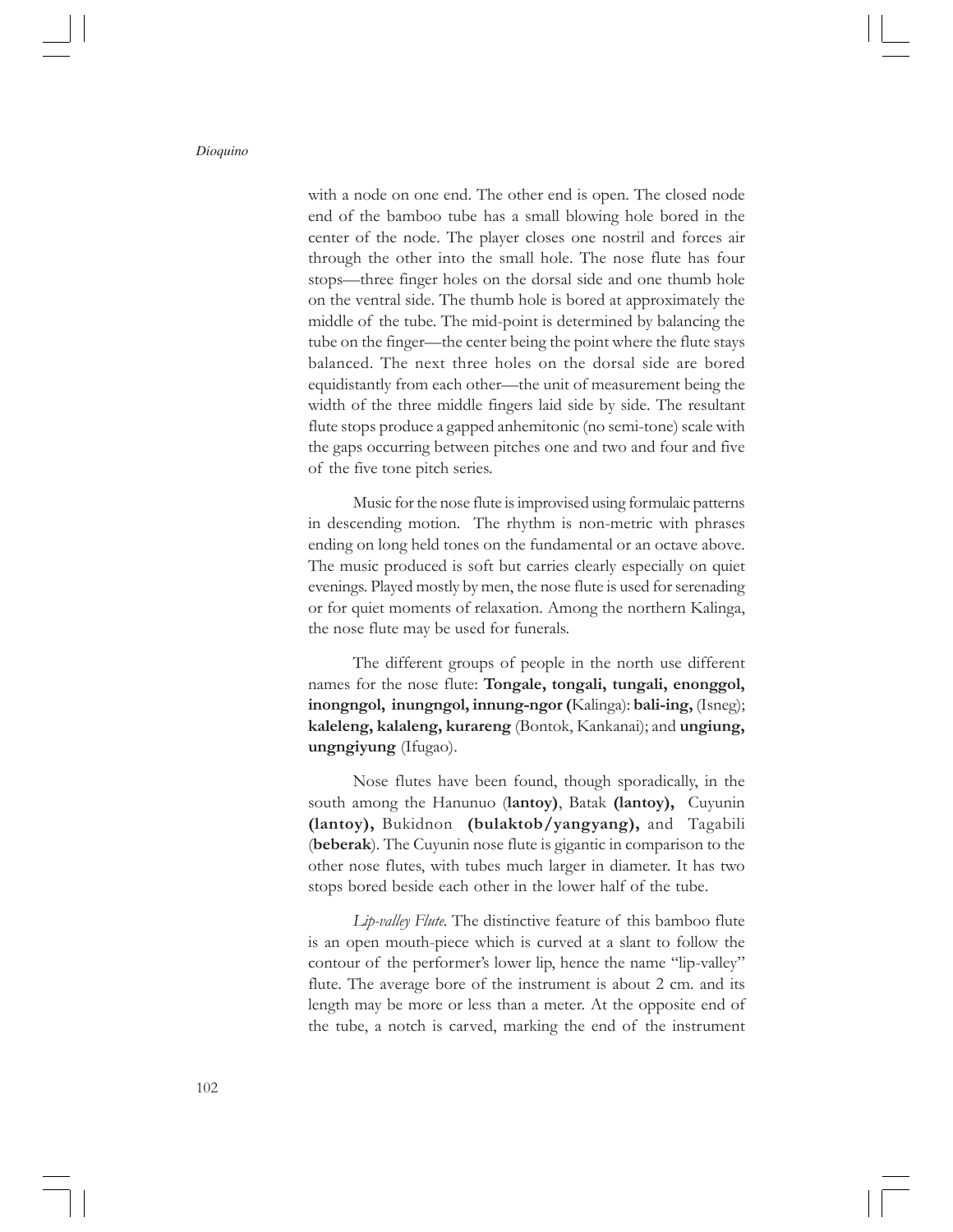proper; the portion of cane beyond this point only serves to make the instrument look longer. Four holes are bored in the instrument one on the central side to suit the position of the thumb facing up towards the side of the instrument, and the remaining three holes are bored on the opposite side of the tube to match the position of the fingers on the dorsal side of the tube. The thumb hole on the central side is bored at approximately the middle of the tube. The three playing holes on the dorsal side are bored at distances measured in reference to the circumference of the cane near the mouth piece. Thus, the first finger hole on the dorsal side is measured one- circumference length (called likus by the Bukidnon) away from the middle hole, the second hole is measured two-circumference lengths away from the first hole, and the third is one-circumference length away from the second finger hole. This method of boring holes was documented among the Mandaya (bunabon), Ata-Matigsalog (polundag); and Bukidnon (pulala). This type of boring produces a gapped scale.

This type of flute is found all over the Philippines although those found in the south are generally longer. In northern Philippines, the lip-valley flute is known by different names: abalao, abellao, sinongyop (Bontok); balding, paldong, enoppok, innupok (Kalingga); tipano, kipano, paldeng ( Isneg); and taladi (Ibaloi).

The melodies played on the lip-valley flute are mostly improvisatory. When given titles, the titles describe what the music is trying to simulate such as the chirping of a bird, the cry of an eagle, the buzz of a wasp, etc. It is an instrument of leisure used for serenades, courting, or merely to pass the time away.

Fipple Flute. In the fipple (plug) or whistle flute, sound is generated by directing the player's breath through a fixed channel and against a rigid sharp edge. The fipple is the wooden plug which stops the end of the tube except for the narrow channel or flue or windway. Generally these flutes have the usual three plus one stops, though some have a two plus one structure. It is not as common as the other types of flute. The instrument produces high, shrill tones which young boys are partial to. It is known as olimong, ullimong (Kalingga); kallaleng (Balangaw); teptepew (Bontok), ongiyong, tappang (Ifugao) and pitu (Tagalog).

Ring Flute. Suling, which is a generic term for flute in most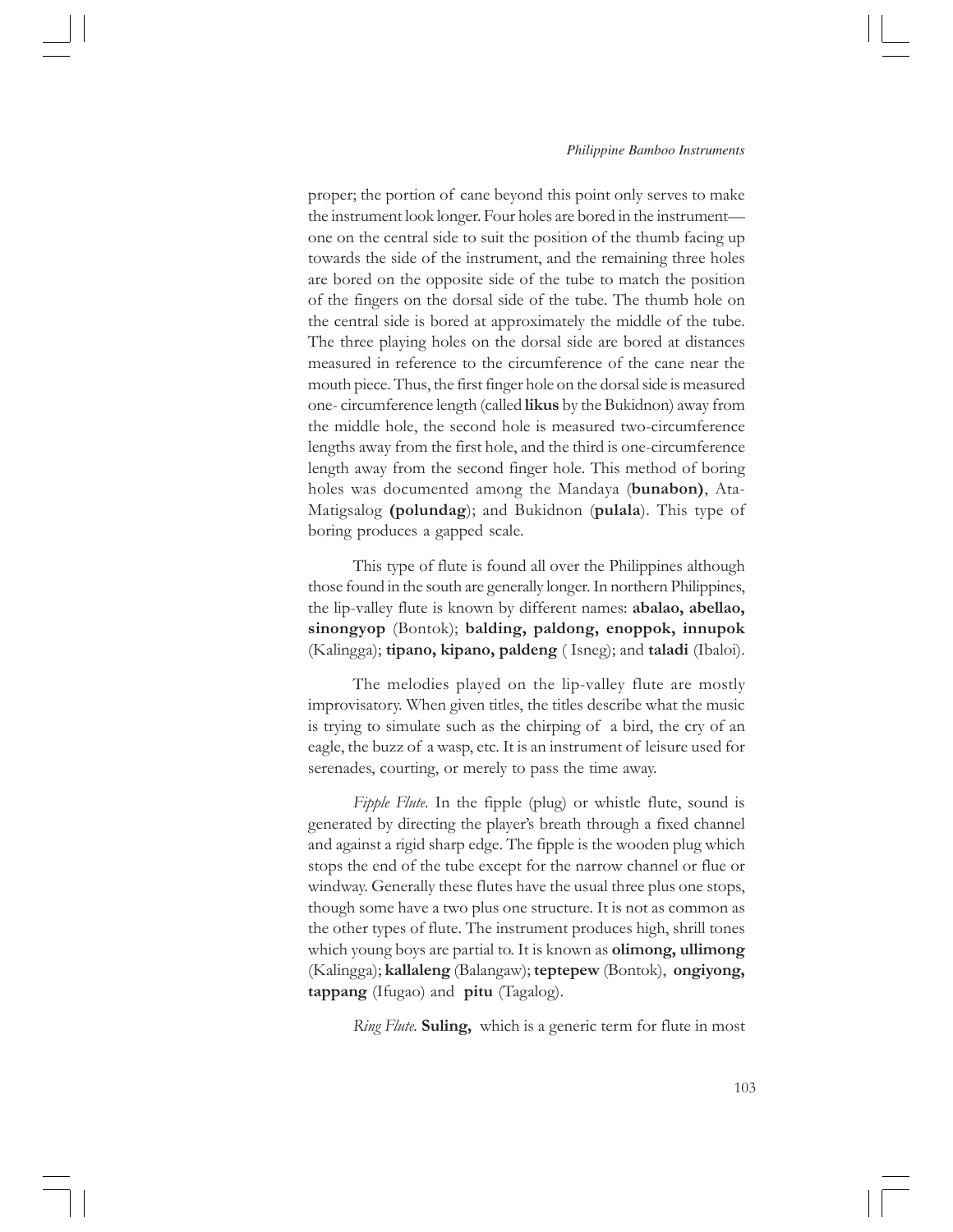Indonesian languages, is applied to the ring flute by the Bilaan, Mangguagan (Manobo), and Tiruray, as well as by the Muslim Jamamapun, Maguindanao, Sama, Tausug, and Yakan. It is also called by other names: dagoyong (Higa-onon); g'lantoy (Subanun), falandag, pulundag (Bilaan, Ata); kinsi, kunsi (Bukidnon); lantey, lantoy, lantuy (Ata); poluypoy, saguysuy (Manobo Agusan); seleli, s'loli (Tagabili, T'boli); thulali (Subanun); tiwali (Mangguagan); and tompoy, tumpuy (Bukidnon).

 This vertical bamboo flute has a ring surrounding the blowing end of the tube, thus its name. It is a variety of the end blown flute supplied with a duct or fipple. The duct is in the outside wall of the tube under a ring-like sleeve. The player's air stream is directed against the sharp edge of the hole cut in the pipe just below the mouthpiece.

The Subanun **g'lantoy** of Sindingan, Zamboanga del Norte has three finger holes—one on the underside and two on the opposite side. The Bukidnon kunsi has four finger holes, all on the same side. The Ata-Matigsalog lantoy has four finger holes—one on the underside and three on the opposite side.

These flutes are played by either sex mainly for entertainment. The melodies express different sentiments—love, grief, joy—or imitate sounds of birds and insects. The flute is often used to lull a baby to sleep.

Other flutes. Aside from the ring-type and lip-valley flutes, there exists another type which has an external duct with a covering chip glued on the tube. Found among the Subanun, this flute is called thumping. A v-shaped duct is cut on the edge of the mouthpiece and this is covered by a piece of wood and glued onto the duct with hardened wax from the house bee. The thumping has five or six holes, all situated on the frontal side of the tube. Played mostly by women for self entertainment, the thumping or tompong is heard in the early morning or early evenings. Sometimes it is played while keeping watch over the rice fields. The tompong is occasionally played in ensemble with a kotapi, kombing, and kutet.

Stopped pipes ensemble. The Kalingga use a set of bamboo pipes of graduated length (the longest about 25 cm) called Saggeypo, open on top and closed at the bottom by a node. The open end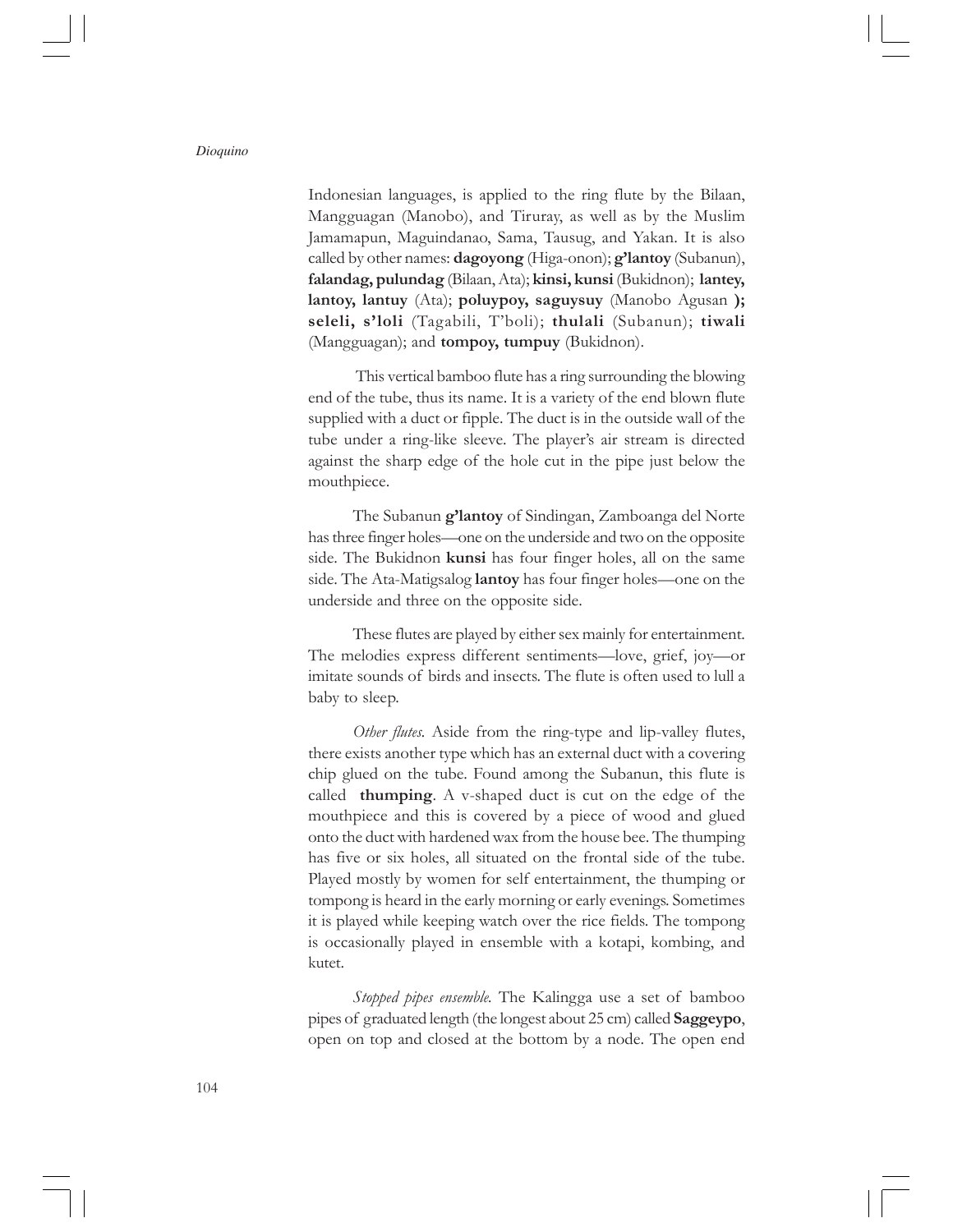which has a slight concave curve is held against the lower lip as the player blows directly across the top. The pipes can be played individually by one person or in ensembles consisting of three or more. The rhythms played in the ensemble imitate those of the Kalingga gong ensemble. The saggeypo is used primarily for entertainment by youth and adults alike, and is often played while walking along mountain trails. One player may use two pipes at a time, blowing each tube alternately. When played as an ensemble by a group, the pipes are blown alternately, one by each player, to produce different pitches which vary with the length of the tube. A smiliar instrument among the Bontok is called sagay-op or sapsap-ok.

Panpipes. Open pipes that are tied together are called panpipes. Rarely used today are the bamboo panpipes called dad-ayu (Balangaw—eight tubes), diwas (Kalingga—the term sometimes referring also to the saggeypo); **diwdiwas** (Bontok—five tubes); and diwas (Kankanai—five tubes). A Tingguian dewdew-as, in the Chicago Field Museum of Natural History, has seven tubes.

Transverse Flutes. Most Philippine transverse flutes are adaptations or imitations of European versions as evident even in the borrowed names: flauta (Ilonggo, Sebuano, Bicol); palawta (Hanunoo, Waray); plawta (Manobo, Cotabato). The Cuyunin use a transverse flute called **tipanu** which is also found among the Batak of Palawan.

Reed Pipes. In the reed pipes, the column of air is activated by vibrations of a single or double reed in the mouthpiece. Reeds are made out of a thin piece of cane, metal, or even leaves. Reed pipes are uncommon in the Philippines.

In the north, the Ifugao use a **hupip or hupeep** made from a thin piece of bamboo (about l cm. in diameter and 23 cm. in length) with three equidistant finger holes. The reed is formed by cutting and raising a tongue from the bamboo tube.

### IDIOPHONES

Idiophones are instruments with no definite pitch whose sounds are produced from the substance of the instrument itself. They are further classified according to how the sound is produced ( i.e., by striking, plucking, blowing, or rubbing).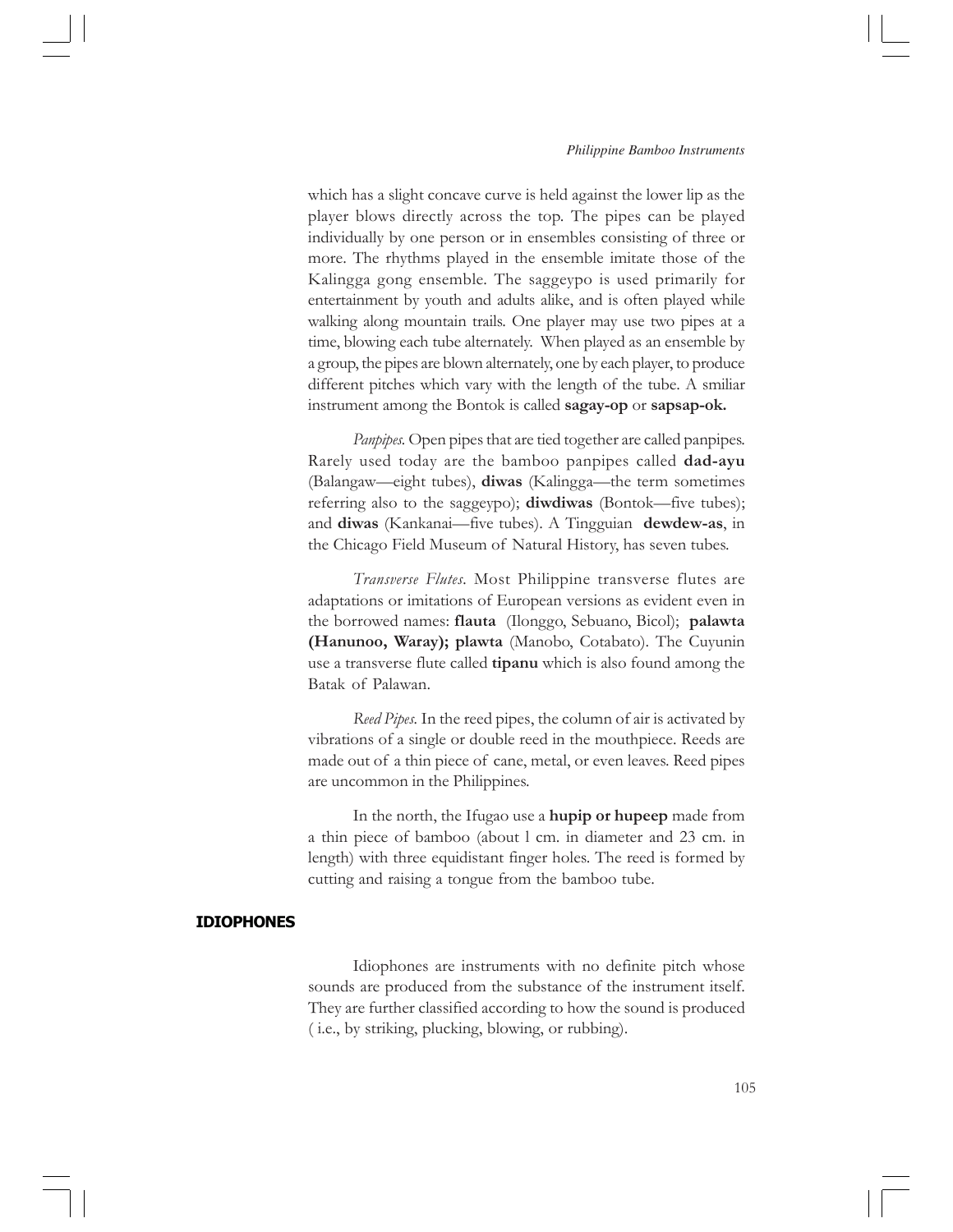Stamping Tubes. The Kalingga **tongatong** is made of a bamboo tube, closed by a node in the bottom portion and open on top. A set of six (or seven) tongatong of varying lengths (ca. 25 cm. to 50 cm.) and diameters (ca. 6 cm. to 10 cm.) makes up an ensemble with one player to a tube. The tongatong is held by one hand and pounded at a slight angle on the hard earth or floor. The other hand of the player is used to partly cover and uncover the open end of the tube to produce variations in sound. Slight variations in pitch can also be made by opening and closing a small thumb hole bored at the lower portion of the tube. Rhythms played by the ensemble imitate rhythms played on the **gangsa toppaya.** The first four performers execute identical rhythmic patterns in canon to each other. In counterpoint to this, the fifth performer plays a rhythmic drone against which the sixth performer weaves another, more varied and freer pattern. The tongatong is played by young boys and girls for entertainment and relaxation. The same instruments serve a different purpose during rituals, **dawak**, for curing the sick or driving away evil spirits. The tubes are sounded to accompany the medium as she dances around the sick person.

Quill Shaped tubes. A smaller type of bamboo percussion are the quill shaped tubes. These are made of bamboo tubes, smaller in diameter (ca. 3.5 cm.) than the tongatong. They are closed in one end with a node. In the upper portion of the tube, about half of the bamboo is cut away leaving the remaining half to protrude like a tongue. At the lower end of the instrument, a hole is bored which is covered and uncovered by the thumb of the player's hand holding the instrument thereby producing a variation in pitch. The instrument is struck against a hard object—a stone, a stick, or another tube. The instrument is referred to by the Kalingga as dongadong, patang-uk, patang-ug, taggitaq. The Isneg call it patanggu. The Kalingga play this instrument while walking on the mountainsides on their way to a peace pact or celebration. It is supposed to prevent evil spirits from spoiling the celebration. It is also played in curing rituals for serious illnesses. When played in ensembles of six (as in the case of the tongatong), the rhythms of the gangsa (gongs) are simulated.

Xylophone Blades. These are bamboo xylophone-like blades cut from a buho tube. The bamboo blade is tapered on both ends. It is laid on the player's thighs as he sits on the floor with legs outstretched. Thus it is sometimes referred to as the leg xylophone.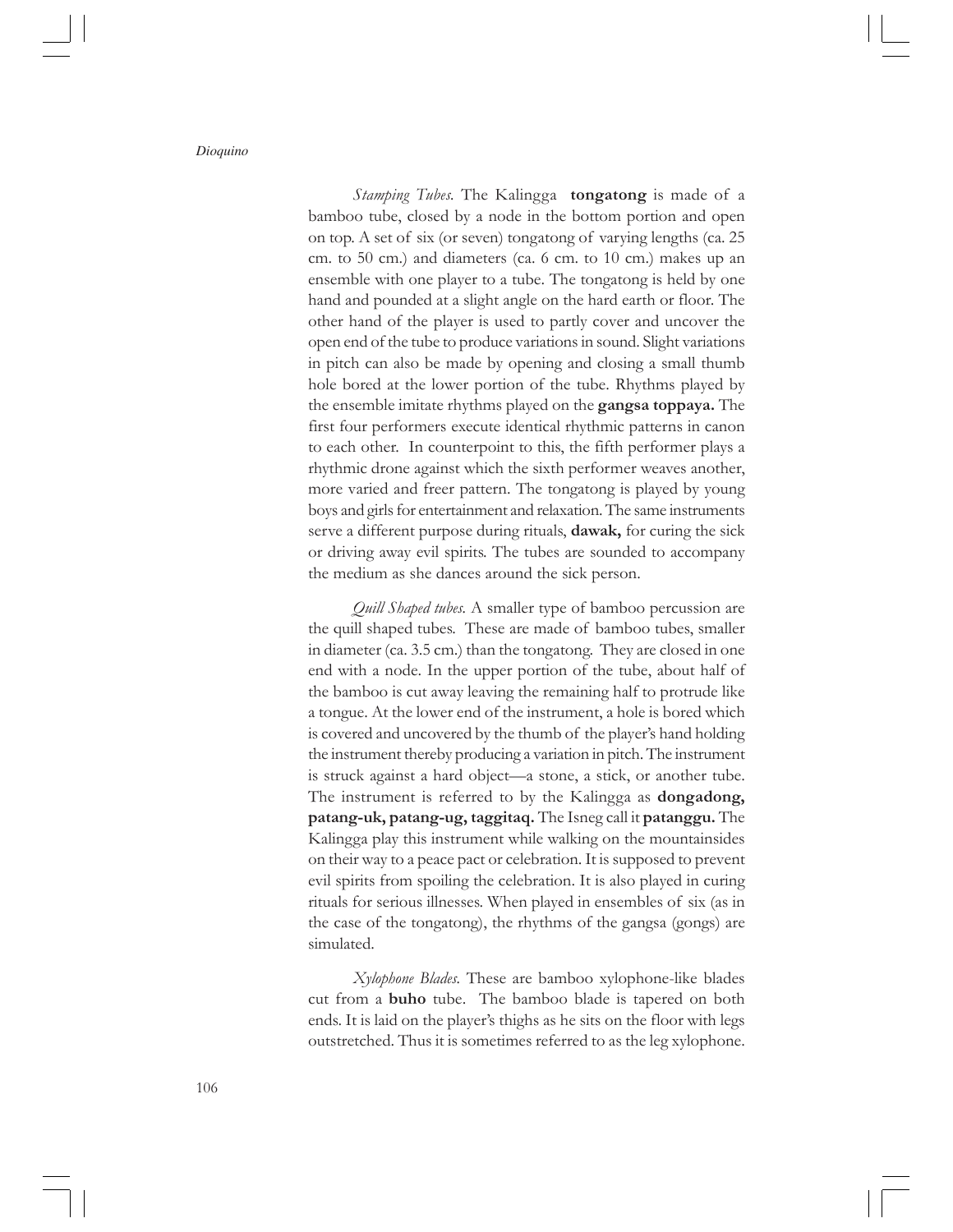The blade is struck by two thin bamboo sticks held on each hand. It is called patatag/patteteg by the Kalingga and talonggating by the Isneg. Children learn the rhythmic patterns of the gongs (gangsa) when taught to play these instruments.

Buzzers. Bamboo buzzers are prevalent in northern Luzon where they are called **avakkao** (Bontok); **balingbing**, **ubbeng** (Kalingga); pewpew (Ifugao); bilbil, bungkaka, pahinghing, patuaw (Isneg, Tingguian); and pakkung (Ibaloi). These buzzers are fashioned from a length of buho bamboo (about 45 cm. or more long and about 3.5 cm. in diameter) with a node at the bottom. In the top half of the instrument, two tongues facing each other are shaped by cutting off the sides of the bamboo pipe. A slit divides the tube in half thereby allowing the tongues to vibrate when the instrument is struck against the lower portion of the palm of the hand. The buzzing sound can be altered by covering and uncovering the small hole bored in the bottom half of the instrument with the thumb of the player's hand which grasps the pipe.

The Cordillera highlanders use this instrument primarily for entertainment. They are played as solo instruments or in ensembles. The Kalingga use a set of six buzzers in graduated sizes, imitating the rhythms sounded on the gangsa. When played in forest trails, the music is said to drive away evil spirits lurking there. The Ibaloi pakkung is played as a solo instrument.

Bamboo Xylophone. The bamboo xylophone is found in southern Philippines among the Yakan (**agung gabbang**); Samal (gambang); Tausug, Palawan (gabbang). It consists of bamboo keys of graduated length set atop a trapezoidal box. The number of keys varies among the different groups (Yakan—3 to 9, 5 most common); Tausug (14-22, 17 most common); and Palawan (17). The keys are struck with two mallets, each with a strip of rubber fastened to its underside.

Clapper. The Ifugao have a clapper made from a tubular section of bamboo (ca. 25 cm. long) cut from node to node. The tube is split from one end to about half the length of the instrument. Each half of the split portion is shaped to become narrower in the middle, thus making it more flexible when the halves are made to flap against each other. The instrument has several names depending on its use: hanger, sangar, sangal, palipak, haklik, ta-ita. When used in a ritual ceremony, the **hangar** is played only by the **mumba-i** (priest).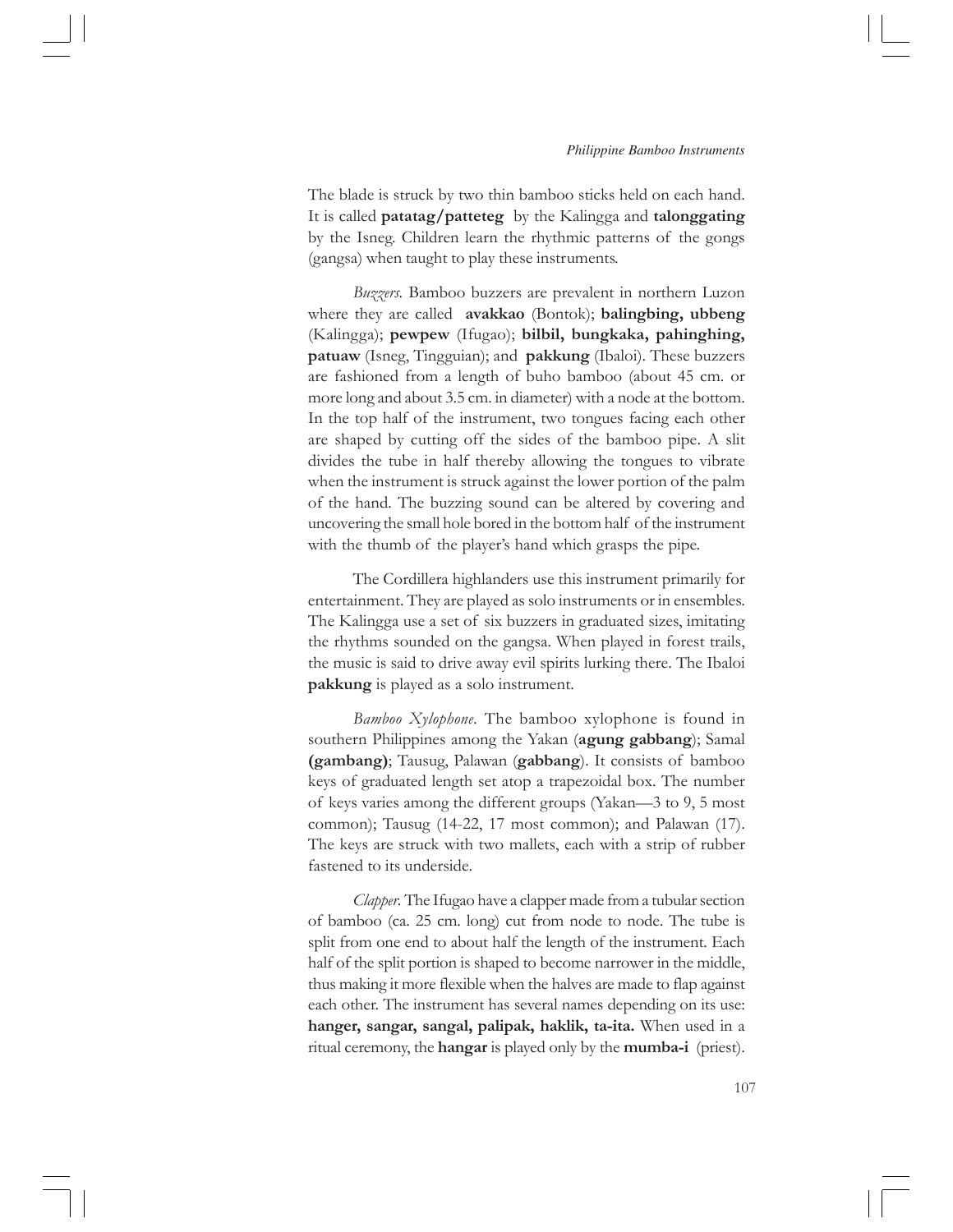The priest beats the hangar against the body of the sacrificial pig, smearing its blood on the instrument.

Jaw Harp/Jew's Harp. The Jaw harps/Jew's harps are found all over the Philippines. These are principally made from bamboo although in northern Philippines some are made of metal. It is a type of mouth-resonated instrument consisting of a flexible tongue fixed at one end to a surrounding frame. They range in length from 10 cm. to 30 cm. The player places the free end of the tongue in front of his open mouth and sets the tongue in vibration by flicking one end of the instrument with the hand or in some types, by pulling a string attached to the blade. By various movements of the tongue and larynx, different sounds or even simulations of words and phrases can be produced.

In Mindanao, the jaw harp is made of bamboo. Some are plain and others have more ornate designs dye-painted on the handles with accompanying bamboo containers. Kubing is the most common term used among the Ata, Bagobo, Bilaan, Bukidnon, Maguindanaon, Manobo, Mansaka, Maranao, Tagakaolo, Tausug, T'boli, Tiruray and Subanun.

In Luzon, variations of the term olibaw/ulibaw (Kalingga) are used for the bamboo jaw harp. Some of these terms are **aribaw** (Isneg), barimbao (Tagalog), kulibaw/ kuribaw (Ayta, Dumagat, Isneg), pulibaw (Ilonggot), and subing (Abyan).

Slit Drum. The bamboo slit drum is fashioned out of a bamboo tube, ca. 10 cm. in diameter and half a meter long, closed at both ends with a node. A slit about 2 cm. wide is cut out of the side of the tube. The instrument is played by striking with a bamboo or wooden stick. It is called bantula (Bukidnon), buntala (Higaonon ), kagu (Manobo Agusan), koratong (Mansaka), and kuratong (Higa-onon). Among the Bukidnon, the bantula was used by the datu to announce the onset of war or to announce a forthcoming meeting of datus. The Mansaka hang the koratong by a window or door or sometimes on a frame outside the house. They strike it to summon neighbors. Its sound can be heard up to two or more kilometers away.

# **CHORDOPHONES**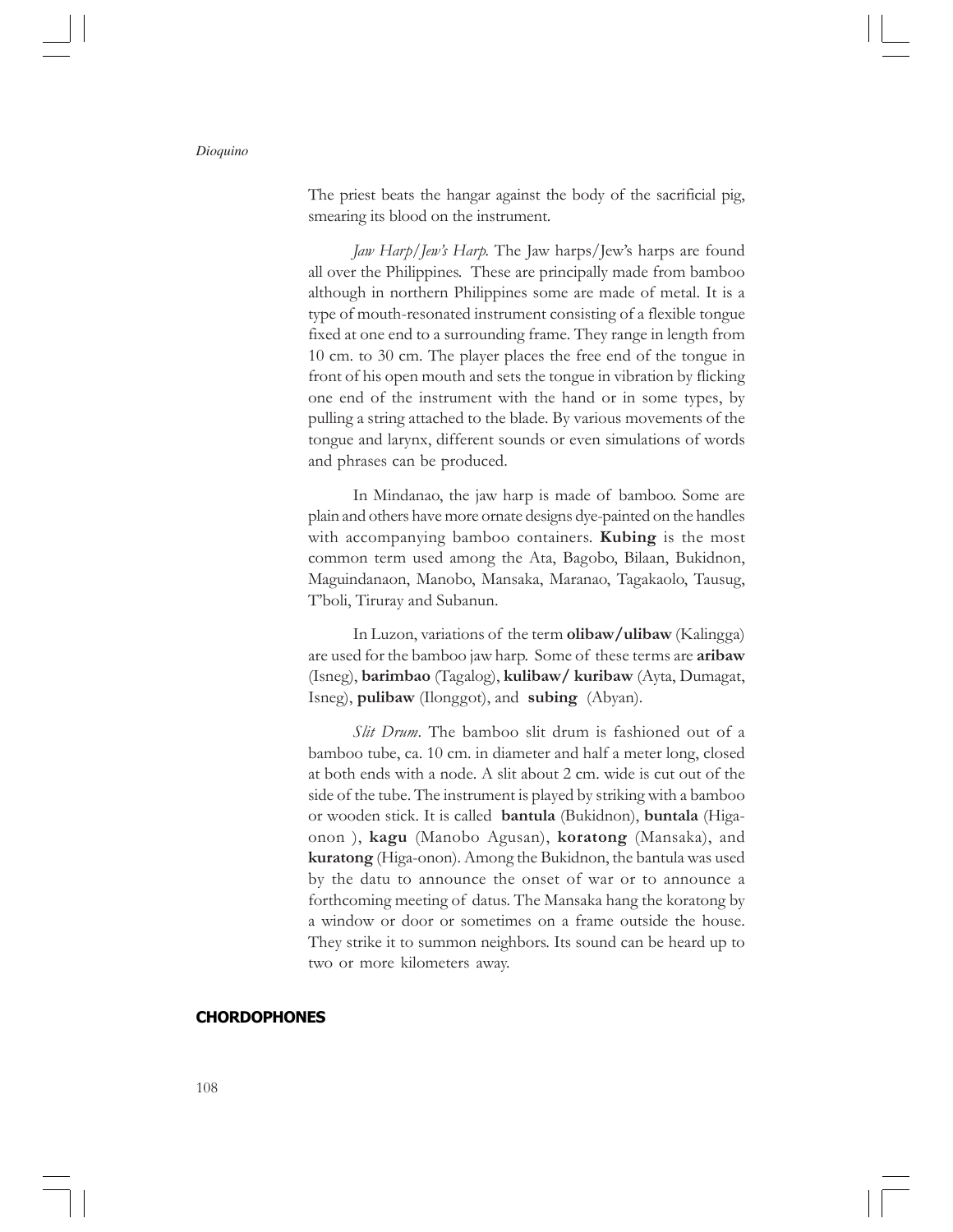Chordophones are stringed instruments that may be plucked, struck, or bowed.

Zithers. These are instruments with strings that run parallel to the length of its body which acts as the resonator. Philippine zithers have resonating bodies that are made from bamboo tubes or half tubes or wooden boards. Tube zithers are found in northern Luzon, Mindanao, and Palawan. They are of two types: polychordal zithers with several strings that run around the tube, and parallel stringed zithers which usually have two strings on one side of the tube.

Polychordal Tube Zithers. These are widespread in the Philippines. They are found in the Cordilleras and in the Mindanao and Palawan area. The instrument is made from a bamboo tube (approximately 10 cm. in diameter and averaging half a meter long) closed on both ends by nodes, which however are partially opened for more resonance. Strings are etched out of the bamboo body itself and remain attached at both ends. To give the string more tension, small wooden frets are inserted beneath the strings near the ends. The number of strings vary from five to eight or nine and, occasionally, even eleven.

In the Cordilleras, polychordal zithers are known by different names: kolitong, kuletong, kulitong (Bontok, Kalingga); kollesing, kulesin, kulising (Ilonggot); killeteng, kulitteng, ohitang, uritang (Isneg); and kulibet (Kalingga). The Kalingga kulibet has six or sometimes eleven strings. In the six-stringed kulibet, two strings on the frontal side are plucked by the thumbs of both hands and four strings on the dorsal side are plucked by the middle and index fingers. The player holds the instrument with both hands and plucks. One end of the instrument is made to rest against his lower waist. A continuous melody is formed by the use of alternate fingers of both hands. The Isneg ohitang has five strings, two in front and three in the back. The kollesing of the Ilonggot has five or six strings. The instrument is held by a man, while the woman strikes the strings with small bamboo sticks.

In the south, terms used for the polychordal zither are salorai, saluray, saluroy, saw-ray (Manobo, Ata); sigitan (Subanun); sloray, senday, sluray, s'ludoy (Bilaan, Tagakaolo, Tagabili, T'boli); takul ((Mansaka); tangkew (Agusan Manobo); tangke (Tirurai); tangko, tangku (Mangguagan, Diba-bawon); togo (Manobo, Tirurai, Maguindanao); and pagang (Palawan).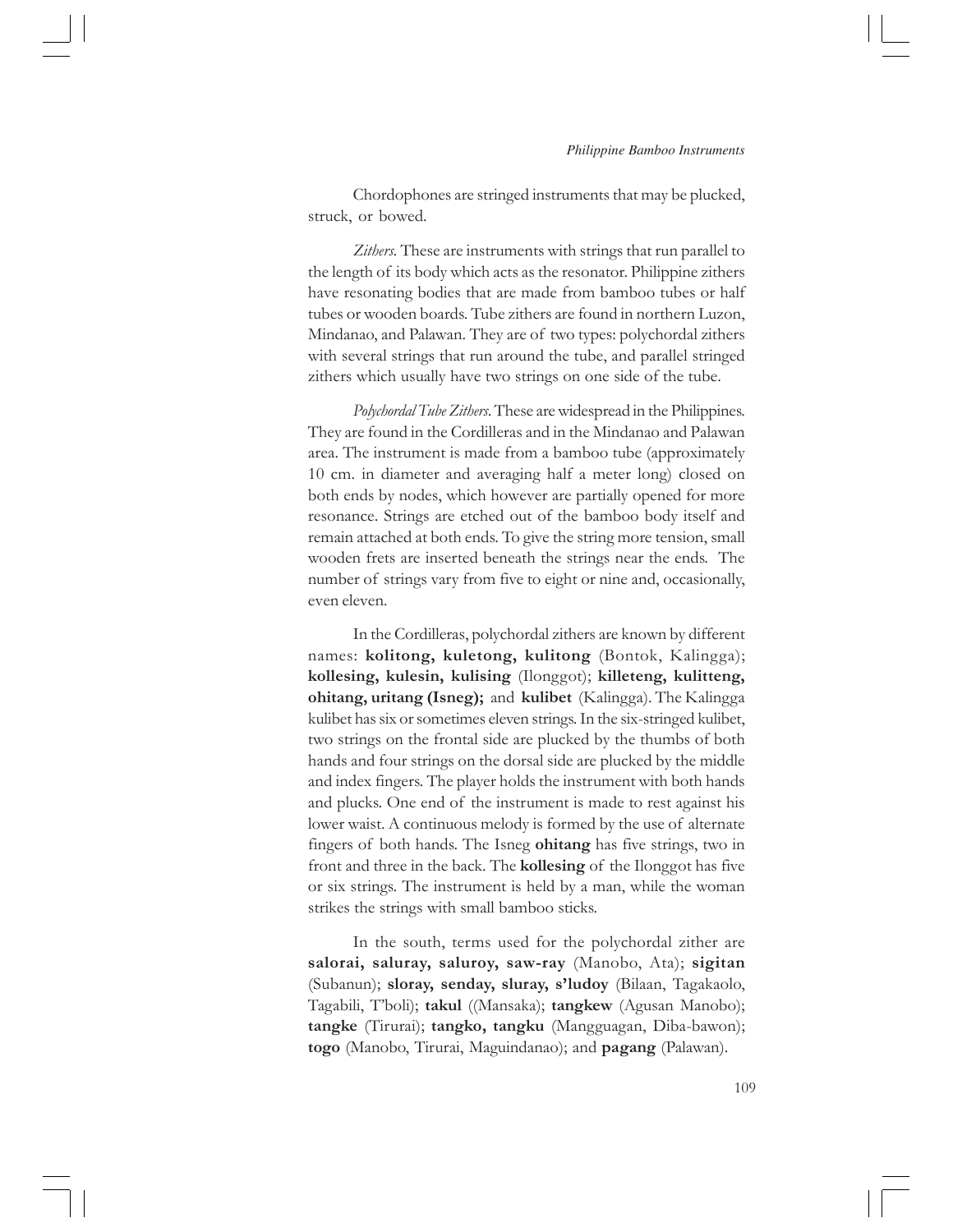Five-stringed zithers are found among the Subanun. The sigitan player, plucking the strings, may be joined by another performer who taps a drone on the body of the instrument with two bamboo sticks. The sigitan may be used to accompany a dance or simply to express human sentiments of love, sorrow, sadness, or joy.

The eight stringed **tangke** of the Tirurai is played by two women. Using a plectrum, one plucks a drone while the other plucks a melody.

 The Bilaan, Ata Matigsalog, and T'boli polychordal zithers are played in combination with the two-stringed lute. Among the Bilaan, women play the sluray for self-entertainment. It is also used as a courting instrument. Played in ensemble with two lutes, it is used to accompany dancing especially during festive occasions, such as weddings. The Bagobo tugo has seven strings whereas the Bukidnon Matigsalog saluray has six strings. The Bukidnon Matigsalog perform a courting dance, with the female playing the saluray and the male playing his **kudlong** (lute) while singing. They dance around in small steps, the male following the female.

Parallel-Stringed Tube Zithers. These tube zithers are made from a heavy bamboo tube about 40 cm. long closed at both ends with a node. Two bamboo strands about 5 cm. apart are etched out of the body of the tube. Acting as strings, small wooden bridges are inserted beneath them at both ends. At midpoint of the tube below the strings, a small hole is bored. The hole is covered by a small bamboo plate clipped to the strings. When played, the strings are struck by a bamboo stick or plucked (Batak).

The instrument, with slight variations, is found in northern Luzon (Isneg bambam, pasing; Kalingga tambi); in Zambales (Ayta Magkunana tabenbbeng); in Mindoro (Hanunuo, kudlong); in Mindanao (Manobo, katimbok, tabobo,; Subanun, tabobok, thambabok; Bukidnon, takumbo); and in Palawan (Batak, patigunggung). The Subanun instrument has an opening on the upper node which the player covers and uncovers while performing. The Subanun play the thambabok mainly for self-entertainment and relaxation.

Parallel-Stringed Half-Tube Zither. The bamboo half-tube zither found among the Ifugao is called tadcheng, tedcheng, gacheng,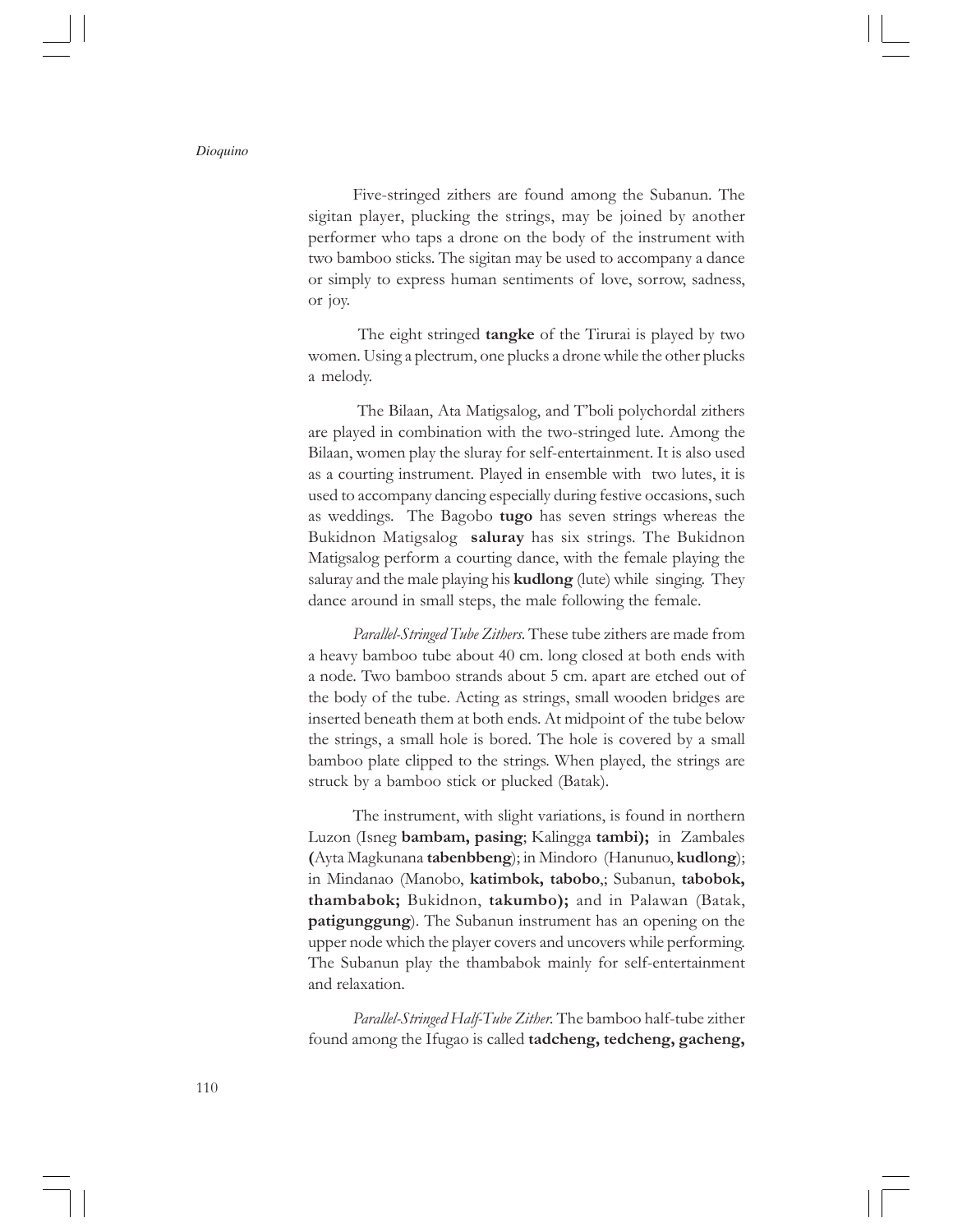or ayudding. It has two to four strings which, depending on the style of playing, are plucked with the fingers or struck with small bamboo sticks. Boys and men play the tadcheng for entertainment, often tapping rhythms patterned after those played on the gongs.

Violins. The Kalingga biyulin or gologod, and the Isneg onabir/nabir are examples of European-type violins. The Isneg onabir is made from one section of bamboo closed at both ends with nodes. Its three strings are made of steel or pineapple fiber; the bow is made of bamboo and abaca fiber. The Isneg play the onabir for relaxation, extemporizing on the instrument in imitation of vocal forms such as the oggayam and disodi.

Others. In more recent times, bamboo instrumental ensembles have cropped up. These ensembles play Westernized harmonic music. The **musikong bumbong** is a bamboo band that uses improvised instruments. Then, there is the pangkat kawayan, another type of ensemble using bamboo instruments. One must also mention the famous bamboo organ of Las Piñas, built in the first quarter of the  $19<sup>th</sup>$  century and restored in the 1970's.

# SUMMARY

The abundance of bamboo accounts for the many varieties of instruments made from it—idiophones, aerophones, and chordophones. The bamboo music tradition is much older than the gong tradition although today these instruments are not given the same prestige as gongs. It is difficult to determine what kind of music was played on these instruments before the coming of the gongs.

Today, bamboo idiophones—tubes, buzzers, clappers—are similar to gong music. These idiophones do not have definite pitches. As in gong music, what is more significant is tonal qualities, timbres and colors of sounds produced. Thus, the Kalingga bamboo tubes, tongatong, when used in sets of six, play rhythms identical to the gansa toppaya ensemble. The same toppaya rhythms are played on the patang-uk, quill shaped tubes, as well as on the balingbing, buzzers. Children learn gong patterns on the leg xylophone, patatag, using two sticks to simulate the toppaya style or one stick to imitate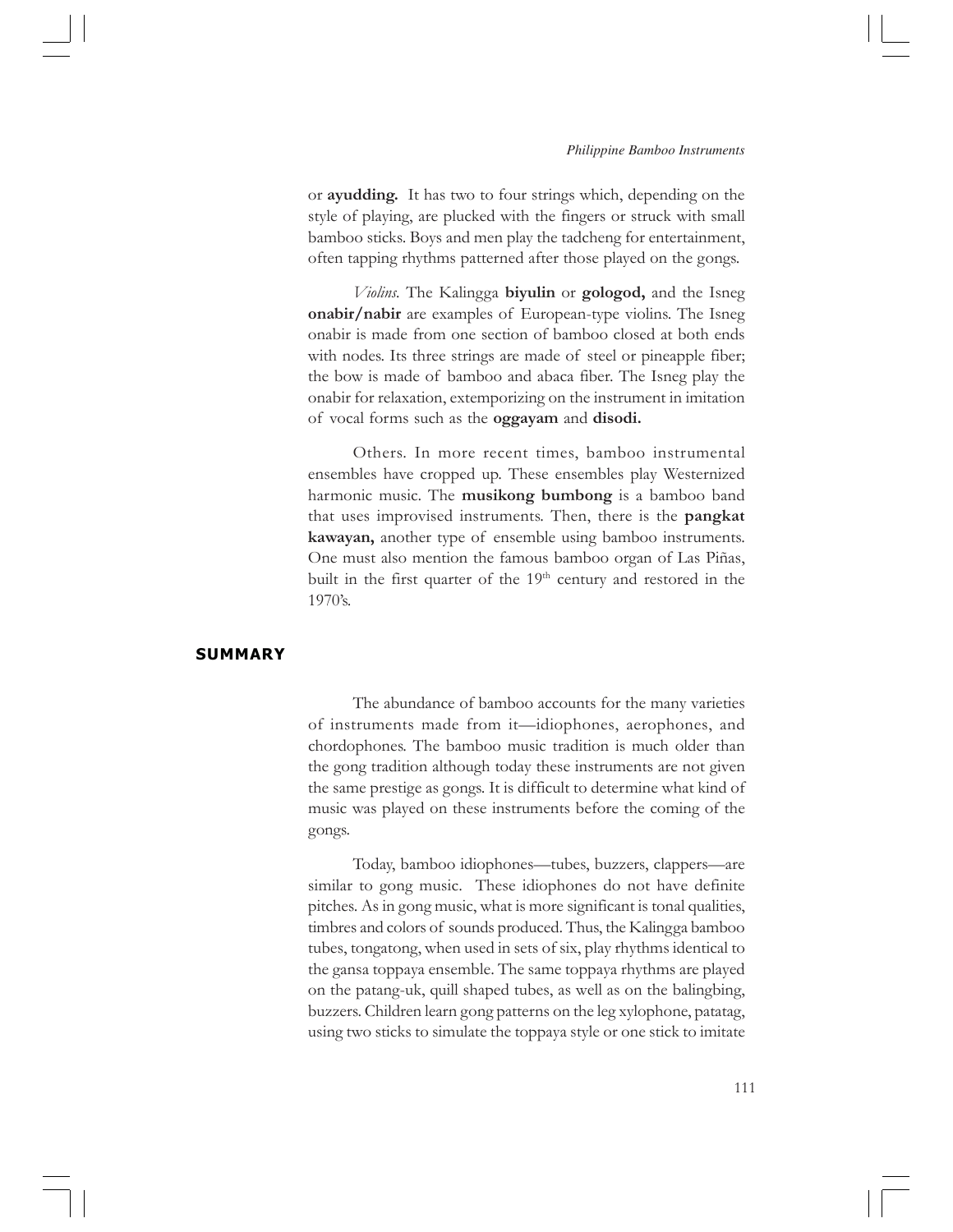the pattong style. However, the music played on these instruments are not necessarily confined to gong rhythms only. Thus, the Kalingga tongatong are played during curing rituals for the sick. The Isneg tungtung is played as a solo instrument. For entertainment and during moments of relaxation, the Kalingga balingbing is played solo.

 Flutes share a common construction feature that is, a hole bored in the middle of the tube. Subsequent holes are bored in relation to this middle hole. Most flutes have a mid-bore plus three additional holes, while others have four additional holes. Both kinds produce gapped scales. Flutes with the 3 plus 1 stops produce scales without semitones while those with the 4 plus 1 stops produce scales with semitones. A preliminary study made by Maceda (1990) reveals separate musical repertoires and aesthetic applications for these tunings—"feelings of emotion for half steps and a representation of nature and the physical tangible world for whole steps."

Instrumental music of the Philippine highlanders is part of their day to day activities. It is heard in fields during planting and harvesting, at home for self-entertainment and relaxation, on festive (birth, marriage) and solemn (death) life cycle occasions, and at curing or thanksgiving rituals. The transmission of playing technique and styles which has been handed down through generations goes on, adapting itself to the ever-changing environment and thereby continuing to grow and transform. The old traditional music played on these instruments has managed to survive despite the heavy influx of alien influences bolstered by the proliferation of electronic gadgets—radio, television, cassettes. Undoubtedly, these have caused some changes but the music continues to grow and develop as it has for centuries. The direction it takes will depend on how deeply the indigenous communities value and cherish their traditions. Hopefully, bamboo music will continue to evolve as a distinctly Filipino and Asian form of expression.